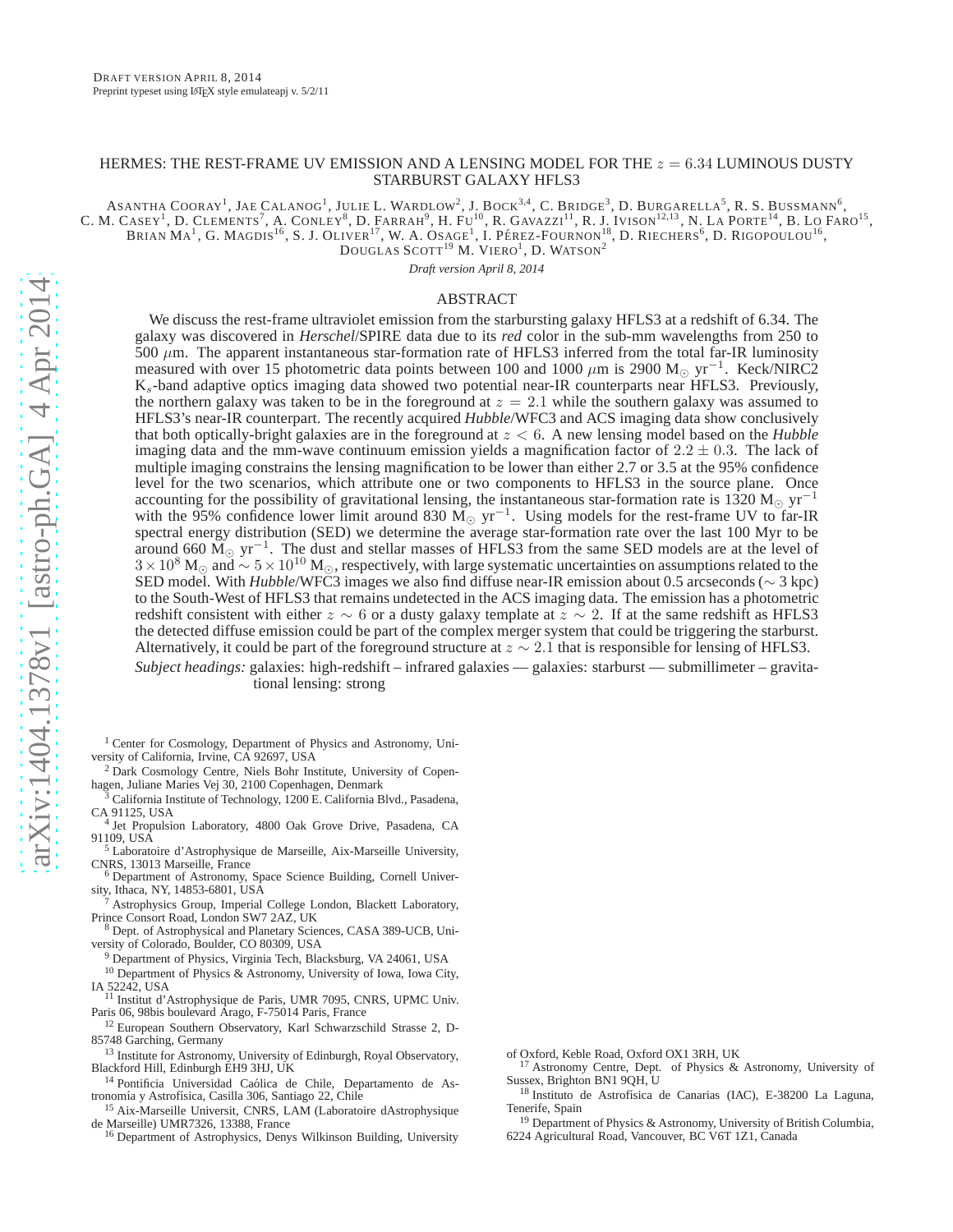## 1. INTRODUCTION

The unexpected discovery of HFLS3 (HerMES J170647.8+584623) at a redshift of  $6.3369 \pm 0.0009$  in *Herschel* Space Observatory's [\(Pilbratt et al. 2010\)](#page-8-0) has led to the possibility that massive starbursting galaxies could be an appreciable contributor to the star-formation rate density of the Universe during the epoch of reionization [\(Riechers et al. 2013\)](#page-8-1). The galaxy was first identified in Herschel Multi-Tiered Extragalactic Survey (HerMES<sup>[20](#page-1-0)</sup>, [Oliver et al. 2012\)](#page-8-2) as a high-redshift candidate due to its "red" color in the SPIRE [\(Griffin et al. 2010\)](#page-8-3) data, with  $S_{500}/S_{350} \sim 1.45$  and  $S_{500} \sim 47 \pm 3$  mJy. The redshift of HFLS3 was secured through the detection of more than 20 individual molecular and atomic lines at far-IR/sub-mm wavelengths with ground-based interferometers. HFLS3 was found to be luminous ( $L_{IR} = (3.4 \pm 0.3) \times 10^{13}$  L<sub>☉</sub>), gas-rich ( $M_{\text{gas}} \sim 10^{11} \text{ M}_{\odot}$ ) and dusty ( $T_{\text{d}} = 49 \pm 2 \text{ K}$ ). The instantaneous star-formation rate (SFR) implied by the above total IR luminosity [\(Kennicutt 1998\)](#page-8-4) is around 2900 M<sub>☉</sub> yr<sup>-1</sup> for a [Chabrier](#page-8-5) [\(2003\)](#page-8-5) initial mass function. It is also the highest redshift sub-mm galaxy (SMG) known to date, potentially probing the earliest formation epoch of dust in the Universe (for a recent review of SMGs and dusty star-forming galaxies in general see [Casey, Narayanan, & Cooray 2014\)](#page-8-6).

One complication in interpreting the properties of HFLS3 is that it was found to be  $\sim 0.5''$  to the South of a  $z = 2.09$ galaxy (Figure 1), identified by Keck/NIRC2 K-band AO imaging and Keck/LRIS spectroscopy. This suggests some possibility that the flux density of HFLS3 is enhanced by gravitational lensing with a magnification factor,  $\mu_{\rm lens}$ . Due to the steepness of the SMG number counts and their high redshifts, and the corresponding high magnification bias, submm surveys are known to be highly sensitive to gravitational lensing modifications [\(Blain 1996](#page-8-7); [Perrotta et al. 2002;](#page-8-8) [Negrello et al. 2007;](#page-8-9) [Paciga et al. 2009](#page-8-10)). At the bright-end of the number counts at wavelengths longer than 350  $\mu$ m, lensed SMGs appear as a power-law distinct from the intrinsic counts (e.g., [Negrello et al. 2010;](#page-8-11) [Wardlow et al. 2013;](#page-8-12) [Vieira et al.](#page-8-13) [2013\)](#page-8-13). At  $z > 4$ , we expect the lensing fraction to be substantial for current generation surveys, where the flux density limit for the source detection is relatively high. An example of a high efficiency lensing selection at  $z > 3$  is the bright SMG sample from the South Pole Telescope at 1.4 mm [\(Vieira et al.](#page-8-13) [2013;](#page-8-13) [Weiß et al. 2013\)](#page-8-14). If lensing is a statistically important correction to the flux densities of high-redshift SMGs we expect them to be discovered near foreground galaxies and groups. Such a close association with a foreground galaxy is consistent with the existing indications that a reasonable fraction of the  $z > 7$  Lyman-break drop-outs are also magnified by  $\mu_{\text{lens}} \sim$  few due to their closeness to foreground bright galaxies [\(Wyithe et al. 2011\)](#page-8-15).

In the case of HFLS3, a possibility for lensing was expected since the Keck/LRIS spectroscopy showed emission lines corresponding to a foreground galaxy at a  $z = 2.1$  within one arcsecond of the peak 1.1 mm continuum emission. The high resolution Keck/NIRC2 LGS-AO imaging data in the  $K_s$ -band showed two galaxies within 1" 5 of HFLS3. In [Riechers et al.](#page-8-1) [\(2013](#page-8-1)) the northern component was taken to be the  $z = 2.1$ foreground galaxy, while the southern component, close to the peak 1.1 mm emission, was taken to be the rest-frame optical counterpart, or the least obscured part, of HFLS3. Under such an assumption, deblended NIRC2 and *Spitzer*/IRAC photometry suggested a stellar mass of  $\sim 3.7 \times 10^{10}$  M<sub>⊙</sub>. Thus, HFLS3 is already a stellar mass-rich galaxy at  $z = 6.34$ , while continuing to form stars at a very high rate of  $> 2000$  $M_{\odot}$  yr<sup>-1</sup>.

The lack of multiple images of HFLS3 in mm-wave interferometric imaging data was inferred to imply that the lensing magnification factor is negligible, with  $\mu_{\rm lens} = 1.5 \pm 0.7$  associated with lensing by the foreground galaxy to the north of the assumed rest-frame optical counterpart. Due to such a small magnification a lensing correction to the properties of HFLS3 was not included in [Riechers et al. \(2013](#page-8-1)). However, the lensing magnification determination is subject to assumptions related to the counterpart identification and the location of foreground galaxies relative to the mm-wave emission. Since the true mass and star-formation rate of HFLS3 are directly related to its cosmic rarity, a potential lensing correction is even more important when addressing whether HFLS3 is a rare source among the SMG sample or if it is a source typical of  $z > 4$  SMGs [\(Daddi et al. 2009;](#page-8-16) [Coppin et al. 2010](#page-8-17); [Capak et al. 2011;](#page-8-18) [Walter et al. 2012](#page-8-19); [Combes et al. 2012\)](#page-8-20).

Here we report *Hubble*/WFC3 and ACS imaging observations of HFLS3 in five filters from optical to near-IR wavelengths. We use these data to study the physical properties of HFLS3 by improving the lensing model and by identifying rest-frame optical/UV emission for a new estimate of the stellar mass of HFLS3. This paper is organized as follows. In the next Section we summarize the observations and the analysis. We discuss the counterpart identification and GALFIT (Peng et al. 2002) models in Section 3. Our lens models and the magnification factor of HFLS3 are presented in Section 4. In Section 5 we present the modeling of optical to IR SED of foreground galaxies and the UV to far-IR SED of HFLS3. We present a discussion of our key results and the implicationsfor the presence of massive, dusty starbursts galaxies at high redshifts in Section 6 and conclude with a summary in Section 7. For lensing and SED models we assume the best-fit concordance cosmology consistent with WMAP-9 year and Planck data [\(Hinshaw et al. 2013;](#page-8-21) [Planck Collaboration et al. 2013\)](#page-8-22).

#### 2. HUBBLE SPACE TELESCOPE OBSERVATIONS

HFLS3 was observed with *Hubble*/ACS and WFC3 in Cycle 21 (GO 13045; PI Cooray) in order to understand the nature and environment of currently the highest redshift dusty starburst known from sub-mm survey data. The observations were carried out in F160W/F125W/F105W filters with WFC3 and in F814W and F625W with ACS over a total of six orbits. The imaging data reach  $5\sigma$  point source depths of  $m_{AB}$  = 26.0, 26.3, 25.9, 27.0, and 26.1 in F160W, F125W, F105W, F814W, and F625W, respectively. While the WFC3 imaging was aimed at detecting the rest-frame UV emission from HFLS3, the ACS imaging was aimed at establishing the exact location, size, and morphology of the nearby  $z \sim 2.1$ galaxy for an improved lens model. The five band photometry was aimed at completing the rest-UV SED of HFLS3 to improve the stellar mass estimate once combined with Keck/NIRC2 K<sub>s</sub> and *Spitzer*/IRAC photometry. Here we focus on properties of HFLS3, but another study will discuss the environment of HFLS3 (La Porte et al. in preparation). The HST data are also useful for a near-IR counterpart search of SCUBA-2 sources detected in the HFLS3 field [\(Robson et al.](#page-8-23) [2014\)](#page-8-23).

The *Hubble* data were analyzed with the standard tools. For WFC3 imaging data, we make use of CALWFC3 in the

<span id="page-1-0"></span><sup>20</sup> http://hermes.sussex.ac.uk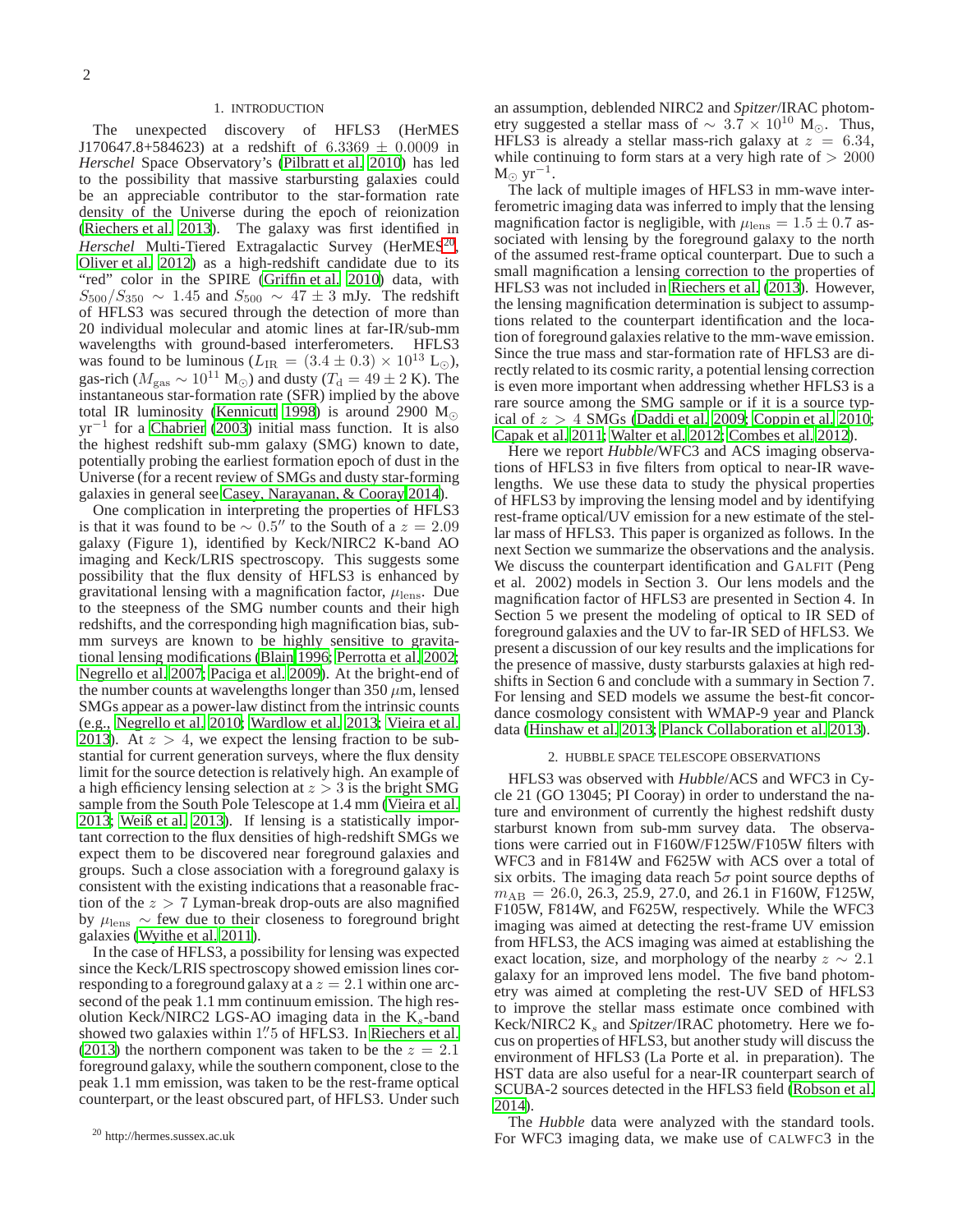

**Figure 1.** *Left:* The three-color image using HST/ACS combined F625W and F814W (blue), HST/WFC3-IR combined F160W, F125W and F105W, and Keck/NIRC-2 K<sub>s</sub>-band LGS-AO (red) images. Note the clear detection of two galaxies close to HFLS3 shown here in terms of the IRAM/PdBI 1.1 mm (restframe 158  $\mu$ m) emission. The r.m.s. uncertainty in the PdBI A-array configuration data is 180  $\mu$ Jy beam<sup>-1</sup> and the contours are shown in steps of 3 $\sigma$  starting at 5σ. The instrumental beam is shown to the bottom right with FWHM of 0.35′′ × 0.23′′ . *Right:* The three-color GALFIT residual map where we remove models for the HST/ACS-detected galaxies in HST/WFC3. Here we show the combination of ACS/F625W+F814W (blue), WFC3/F105W (green) and WFC3/F160W (red). Both G1 and G2 are detected in the combined ACS/F625W and F814W stack, consistent with the scenario that both G1 and G2 are at  $z < 6$  and G2 is not the least obscured region, or the rest-frame optical counterpart, of HFLS3, as was previously assumed. We find a marginal detection of rest-UV emission at the location of HFLS3 (labeled R2) and a higher significance diffuse emission 0. 5 to the South-West of HFLS3 (labeled R1). We use WFC3 fluxes and ACS upper limits of R2 for combined SED modeling of HFLS3 with far-IR/sub-mm flux densities. We detemine a photometric redshift for R1 and find it to be consistent with emission from either a galaxy at  $z \sim 6$  or a dusty galaxy at  $z \sim 2$ .

IRAF.STSDAS pipeline for flat-fielding and cosmic-ray rejection. Individual exposures in each of the filters were combined with ASTRODRIZZLE [\(Fruchter & et al. 2010](#page-8-24)) and we produced images at a pixel scale of 0. 06 from the native scale of 0. ′′13 per pixel. For flux calibration we made use of the latest zero-points from STScI, with values of 26.27, 26.26 and 25.96 in F105W, F125W and F160W, respectively. Similarly, *Hubble*/ACS imaging data were flat-fielded, cosmic rayrejected and charge transfer efficiency (CTE)-corrected with the pipeline CALACS (version 2012.2). Exposures were remapped with ASTRODRIZZLE to a pixel scale of 0. The ACS zero points used from an online tool are 25.94 and 25.89 for F814W and F625W, respectively.

The final *Hubble* mosaics were astrometrically calibrated to the wider SDSS frame with an overall rms uncertainty, relative to SDSS, of less than 0.05′′. This astrometric calibration involved more than 60 galaxies and stars. The previous Keck/NIRC2 imaging data, due to the limited field of view of 40′′ in the highest resolution NIRC2 imaging data used for LGS/AO observations, had large astrometric errors as astrometry was determined based on two bright sources that were also detected in 2MASS. Once the HST frames are calibrated, we fixed the astrometry of Keck/NIRC2 image with close to 10 fainter sources detected in both WFC3 and NIRC2 images. This astrometric recalibration resulted in a small  $(0''1)$  shift to the optical sources relative to the peak PdBI/1.1 mm emission from HFLS3, as can be seen by comparing Figure 1 here with Figure 3 of [Riechers et al.](#page-8-1) [\(2013\)](#page-8-1). There is still an overall systematic uncertainty in the relative astrometry between IRAM/PdBI image and *Hubble/Keck* images of about 0.'1, with this value possibly as high as  $0\rlap{.}^{\prime\prime}3$  in an extremely unlikely scenario. We account for such a systematic offset in the lens model by allowing the peak 1.1-mm flux to have an offset from the two lens galaxies with a value as high as  $0$ .  $\hspace{0.1cm}\text{3.}$ 

As shown in Figure 1 (left panel), we detect optical emission from more than one galaxy near HFLS3 (galaxies labeled

G1 and G2). This is similar to what was previously reported with Keck/NIRC2 LGS-AO imaging data, with the southern component (G2) taken to be the rest-frame optical counterpart to HFLS3 [\(Riechers et al. 2013](#page-8-1)). If this assumption is correct we expect the southern component to be invisible in the shortest wavelength images, as it is a Lyman drop-out at wavelengths shorter than 8900 Å. Here, however, we have detected both galaxies in *Hubble*/ACS images, establishing that G2 is a galaxy at  $z < 5$ . Since these *Hubble* observations, we have reanalyzed the Keck/LRIS spectrum shown in [Riechers et al.](#page-8-1) [\(2013\)](#page-8-1) with  $z = 2.1$  CIV (1549 Å) and OIII]  $(1661, 1666\text{\AA})$  emission lines within  $1''$  of HFLS3. We now find some marginal evidence that this emission is extended, consistent with the scenario that more than one galaxy may be contributing to the emission lines. A further confirmation of the redshift of G2 will require additional spectroscopic observations or UV imaging data where  $z \sim 2$  galaxies would be Lyman dropouts. For simplicity, hereafter, we assume that both G1 and G2 are at the same redshift of 2.1. The SED modeling we discuss later is consistent with this assumption.

#### 3. REST-FRAME UV FLUXES OF HFLS3

We use the publicly available software GALFIT [\(Peng et al.](#page-8-25) [2002\)](#page-8-25) to model the surface brightness profiles of *Hubble*detected galaxies near HFLS3 and to see if there is any excess emission in WFC3 data relative to the ACS images. Using GALFIT on the individual *Hubble*/ACS and WFC3 frames proved to be difficult because the output models tend to overfit regions of low signal in which HFLS3 is expected to reside. To remedy this, we stacked the HST/ACS in two bands to increase the signal-to-noise ratio and to model the foreground galaxies in the combined F625W and F814W images. Under the assumption that the stacked model best represents the two foreground galaxies, we then subtracted the stacked model from individual HST/ACS and WFC3 frames, with the flux density at each wavelength allowed to vary as an overall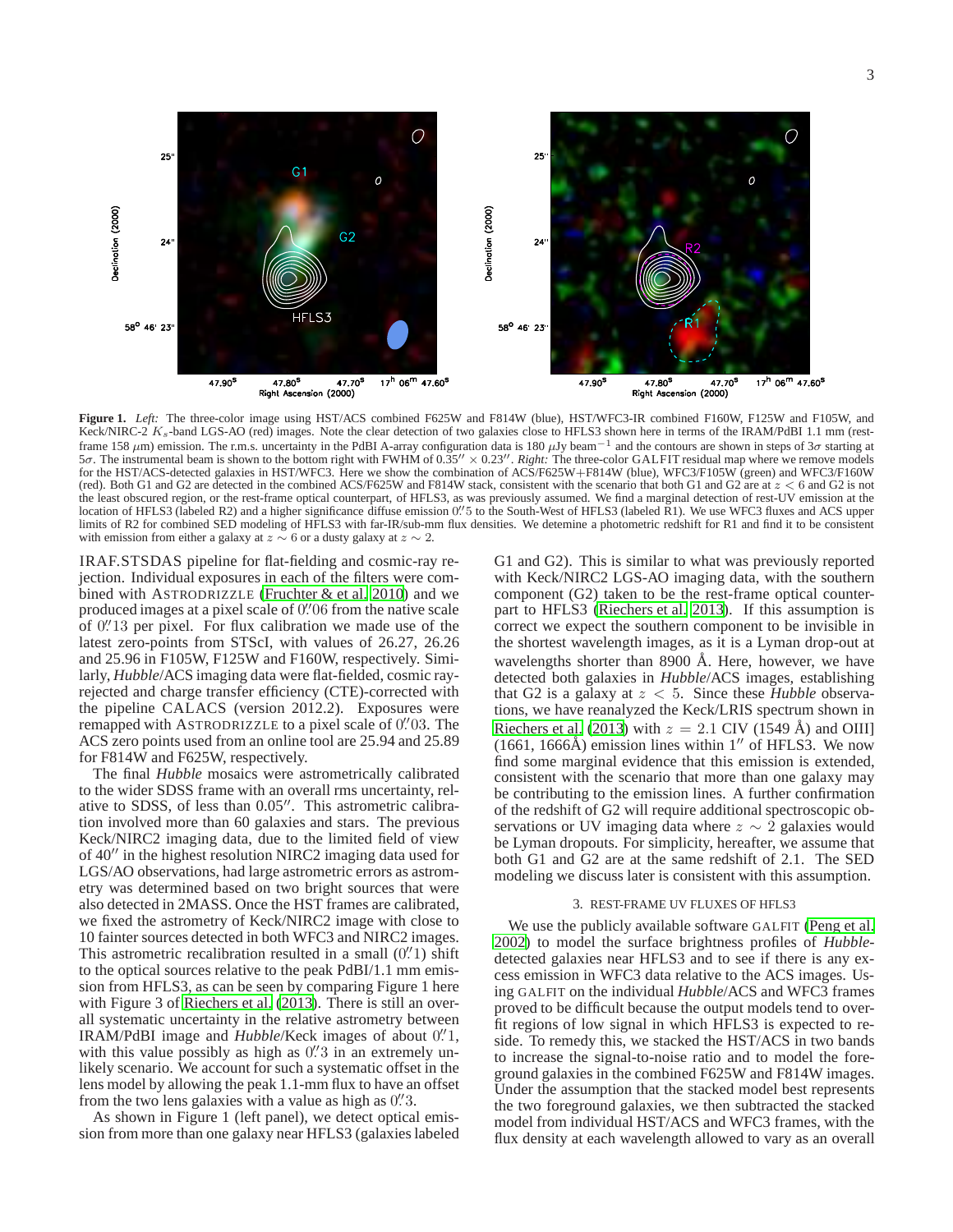normalization in GALFIT models. Any excess in WFC3 relative to ACS would suggest the presence of detectable rest-UV emission from HFLS3. As shown in Figure 1 (right panel) we find excess emission primarily 0. 5 to the South-West of HFLS3 (labeled R1). We also find some marginal evidence for excess emission near the 1.1-mm peak (labeled R2), with detection levels between 2.5 to  $3.2\sigma$ . In Table 1 we summarize GALFIT and other intrinsic properties of the two foreground galaxies G1 and G2 as well as the residual emission R1 and R2, with R2 emission assumed to be from HFLS3. We also use the latter for a combined UV to far-IR SED modeling with MAGPHYS [\(da Cunha et al. 2008](#page-8-26)). We also model the SED of R2 to determine its photometric redshift and address its association with HFLS3.





**Figure 2.** *Top Left:* The source and image plans of HFLS3 under the bestfit lens model with two components for the background source to describe HFLS3. In blue we show the two components of HFLS3 in the source plane that are gravitationally magnified. The image plane invovles the background grey-scaled color that is compared to the measured IRAM/PdBI 1.1-mm continuum emission shown with contours. The two lines are the critial line (orange), in the image plane, and the lensing caustic (pink), in the source plane. *Top Right:* Residual map for the best-fit model showing the difference between observed IRAm/PdBI 1.1-mm continuum emission and the lens model output. *Bottom Left and Right:* The lens model and residual for the case involving HFLS3 described by a single source (shown in blue). The lines and the residual intensity to the right follow the same as top two panels.

# 4. LENS MODELING

We use the publicly available software GRAVLENS [\(Keeton](#page-8-27) [2001\)](#page-8-27) to generate the lens model. As the background source is not multiply-imaged, and remains undetected in the restframe optical, we measure the goodness of fit of the model using the highest resolution IRAM/PdBI 1.1-mm continuum



**Figure 3.** Probability distribution function of the lensing magnification  $\mu_{\text{lens}}$  at 1.1 mm for HFLS3. We show two scenarios here for the case where HFLS3 is described by either a single (blue) or double (red) source in the source plane. The vertical lines show the 95% confidence level upper limit on the magnification. Note that in both scenarios there is also a strict lower limit for magnification with  $\mu_{\rm lens} > 1.6$  at the 95% confidence level. The case with  $\mu_{\rm lens} = 1$  is rejected at  $> 6\sigma$  in both cases.



**Figure 4.**  $10 \times 10''$  *Spitzer*/IRAC 3.6  $\mu$ m image from Riechers et al. (2013) showing a detected source. Each tick mark represents 2′′. The contours on the intensity scale show the region of G1 and  $\overrightarrow{G2}$  (blue) and R1 and R2 (red). The IRAC PSF (FWHM  $= 1.5''$ ) is marked with a white circle on the bottom right. Note that the total flux density measured in IRAC is blended to multiple sources. We are able to measure the total flux density from G1 and G2. The residual after removing G1+G2 flux density is assumed to be from the new source R1 when attempting to determine its photometric redshift (Figure 5).

emission map from [Riechers et al. \(2013](#page-8-1)). This map is currently our highest resolution view of HFLS3, and the source is resolved in these data. The magnification factor we determine here with lens modeling is the value for the mm-wave continuum emission. It could be that HFLS3 will be subject to differential magnification, with different emission components within the galaxy subject to different magnification factors (e.g, [Serjeant 2012;](#page-8-28) [Hezaveh et al. 2012\)](#page-8-29). This is especially true if the different components associated with HFLS, such as dust, gas, and stellar mass, have peak intensitities that are offset from each other, as in the case of a complex merging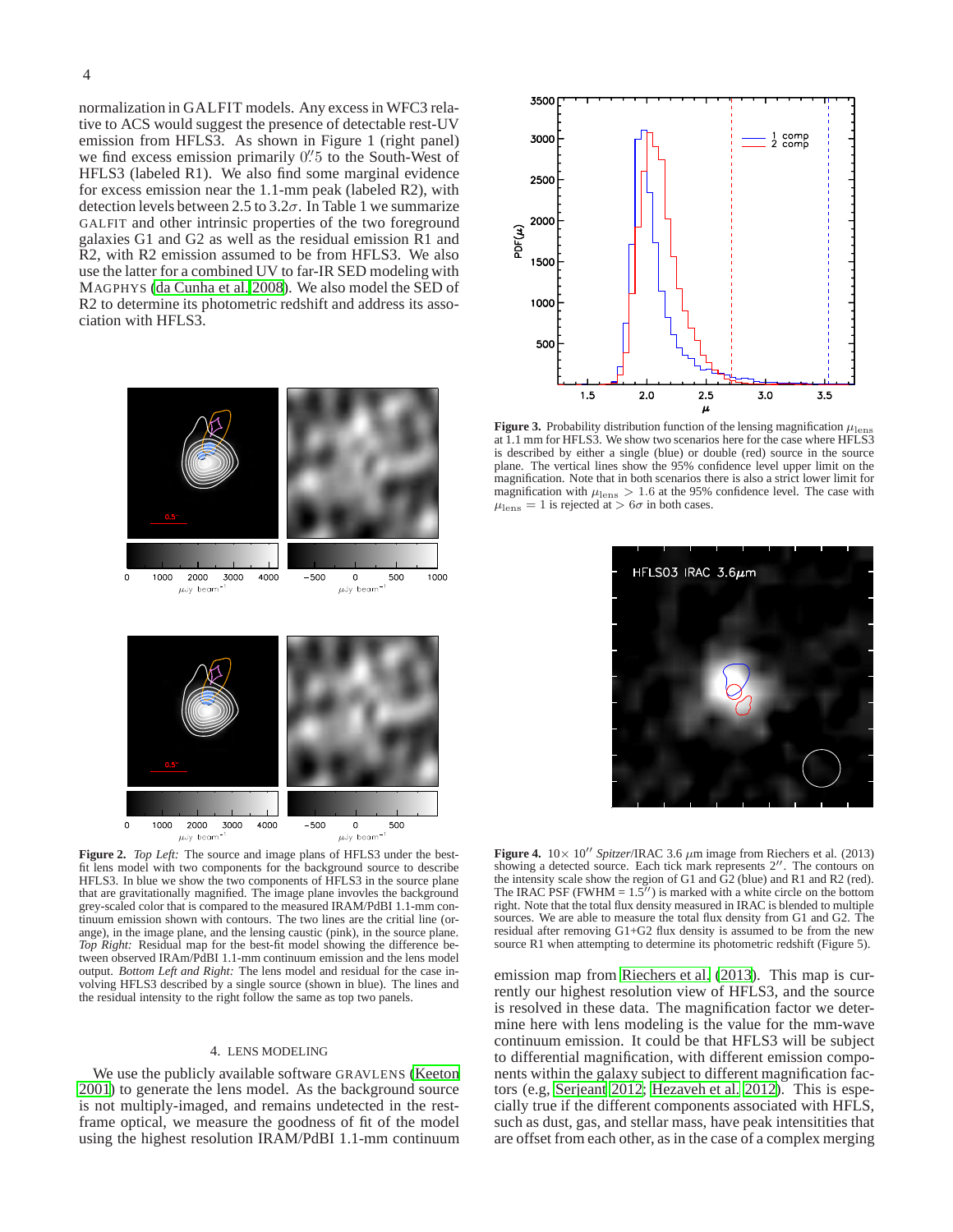galaxy system.

To simplify the lens modeling, we use singular isothermal ellipsoidal (SIE) models to fit for the Einstein radius and positions of the two lens galaxies. The position angles and ellipticities for G1 and G2 are fixed to the values derived from profile fitting using GALFIT, but their masses are allowed to vary freely. The relative positions of G1 and G2 are also kept fixed to *Hubble*/ACS-stack measurements, though we do allow the optical galaxy positions to vary relative to the peak location of the 1.1-mm continuum emission. For the source plane description of HFLS3, we considered two options: a single source for HFLS3; or a two component model for HFLS3. The latter is motivated by the fact that the highest resolution [CII] line emission may involve two velocity com-ponents separated by about 400 km s<sup>-1</sup> [\(Riechers et al. 2013\)](#page-8-1). In both these cases, the background source(s) is/are modeled with free parameters for the positions and effective radii. For simplicity, we assume Gaussian circular profiles with a fixed Sersic index of 0.5. The effective radii in the source plane are allowed to vary in the range of 0.005′′ to 2.0′′, with the upper end at a value higher than the measured size of the 1.1-mm continuum emission in the PdBI image. In the case of the two component model, the flux ratio between the two background components is also left as a free parameter. Hence, the lens model fits for a total of five free parameters for the case with one component for HFLS3 or nine free parameters for the case with two components. We take this two component model for the background source as a default model here, though our conclusions do not change if we adopt the single component model.

In the lens modeling procedure, we output a lensed image as would be observed at 1.1-mm. However, to compare with the data, we convolve that image with the PdBI beam before calculating the  $\chi^2$  value. This process is iterated over a wide parameter space using the IDL routine AMOEBA SA, which uses a downhill simplex algorithm and simulated annealing to perform multidimensional minimization. We use a circle of a radius 1"5 centered on the peak pixel value of the PdBI 1.1-mm image to measure parameter errors from uncorrelated noise. For each iteration, the 1.1-mm magnification factor we quote,  $\mu_{\rm lens}$ , is calculated by simply summing up all the pixel values in the image plane and dividing it by the sum of the pixel values in the source plane.

Figure 2 shows the best-fit model for the two scenarios with one and two components. In the case of two components, we determine  $\mu_{\rm lens} = 2.2 \pm 0.3$ . The two components have effective radii of  $0.5 \pm 0.1$  kpc and  $0.3 \pm 0.1$ . The best-fit model has  $\chi^2$  and number of degrees of freedom (Ndof) values of 9929 and 7835, respectively. For reference, the model with a single component for the background source has  $\mu_{\rm lens} = 2.0^{+0.9}_{-0.1}$ , and effective radius of  $0.6 \pm 0.1$  kpc, and  $\chi^2$ /Ndof of 100552/7839. The lensing masses are  $M_{\text{lens}} = 1.2^{+6.4}_{-0.2} \times 10^9$  M<sub>☉</sub> and  $1.2^{+0.2}_{-0.1} \times 10^{10}$  M<sub>☉</sub> for G1 and G2, respectively for the two component model. We find masses consistent within these errors for the case when HFLS3 is described by a single component. The lensing model is mostly sensitive to the mass of G2, while G1, the galaxy fatherst from HFLS3, remains as a minor contribution to the lens model. Therefore the mass of G1 is less constrained in the lens model. The best-fit Einstein radius for G1 that we find with the value of  $0''05^{+0.76}_{-0.06}$  $-0.^{\prime\prime}$ 04 is barely above the lower value of 0. 01 for the Einstein radius that we placed on the parameter ranges. We emphasize that

the lens model presented here does not require the presence of two lenses in the foreground or two sources in the background to fit the data.

Note that we have assumed the redshifts of G1 and G2 are the same in the lens model. The lens magnifications discussed here are insensitive to the exact assumption related to the redshifts of G1 and G2 as a change in redshift is degenerate with their lensing masses. Our lens model also assumes a single lensing plane and do not account for multiple-plane lensing if G1 and G2 are at two different redshifts. If the two galaxies are indeed at the same redshift, they could be part of a galaxy group. The mass we have determined then could have a contribution from the group potential and will be higher than the value implied by the stellar mass of these galaxies. Our lens models do show some evidence for such a possibiity, but due to overall uncertainties in the stellar mass from SED fits, we cannot reliably confirm this with current data.

In addition to the best-fit lens model, we are also able to place a reliable upper limit on the lensing magnification of HFLS3 at 1.1 mm. This is simply based on the fact that we have not detected a counter image to HFLS3, while large magnification factors usually result in image multiplication leading to a detectable counter image. Using the same modeling procedure as described above, and allowing for the model to vary over all ranges and including a relative astrometry as high as 0.'3 between 1.1-mm image and lens locations, we constructed the probability distribution function (PDF) of magnification for the two cases involving one and two source components to described HFLS3 in the source plane. In Figure 3 we show the histogram where we highlight the 95% confidence level upper limit on magnification such that  $\mu_{\rm lens} < 3.5$ and 2.7 for the two cases with one and two components, respectively. The probability distribution functions also show that there is a strict lower limit to magnification. The case with  $\mu_{\rm lens} = 1$ , where HFLS3 is unlensed, is ruled out at more than 6  $\sigma$ . This is simply because of the fact that even a very small mass for G2, the galaxy closest to HFLS3, will result in some lensing magnification of HFLS3.

# 5. SED MODELING

We carry out SED modeling of both foreground and background galaxies using a combination of  $HYPERZ<sup>21</sup>$  $HYPERZ<sup>21</sup>$  $HYPERZ<sup>21</sup>$ [\(Bolzonella et al. 2000\)](#page-8-30) and MAGPHYS [\(da Cunha et al.](#page-8-26) [2008\)](#page-8-26). For SED modeling involving G1 and G2, we fix the redshift to the value determined from optical spectroscopy (Figure 5). We make use of Bruzual  $&$  Charlot [\(2003\)](#page-8-31) SED templates with a combination of single burst, constant, and exponentially declining star-fromation history  $(\tau$ -models), with  $\tau$  fixed at 1 Gyr ("E") and 5 Gyr ("Sb"). Internal reddening is included using the [Calzetti et al.](#page-8-32) [\(2000\)](#page-8-32) extinction law, and allowing  $A_V = 0$  to 5 magnitudes in steps of 0.2. We also make use of the default Lyman- $\alpha$  forest following the prescription from [\(Madau 1995\)](#page-8-33). Given the parameters from the SED modeling (SED type,  $A_V$ , age etc), we then make use of the [Bruzual & Charlot](#page-8-31) [\(2003\)](#page-8-31) models to calculate the H-band mass-to-light ratio assuming a Chabrier IMF [\(Chabrier 2003\)](#page-8-5). In the case of SED fits, we note that quoted error bars are the formal uncertainties and do not include systematic effects. In most of our modeling cases, it could very well be that uncertain systematics, such as on the choice of SED templates, dominate the error budget.

For G1 and G2, we find stellar masses of  $8 \times 10^8$  and

<span id="page-4-0"></span><sup>21</sup> v12.2 available from http://userpages.irap.omp.eu/∼rpello/newhyperz/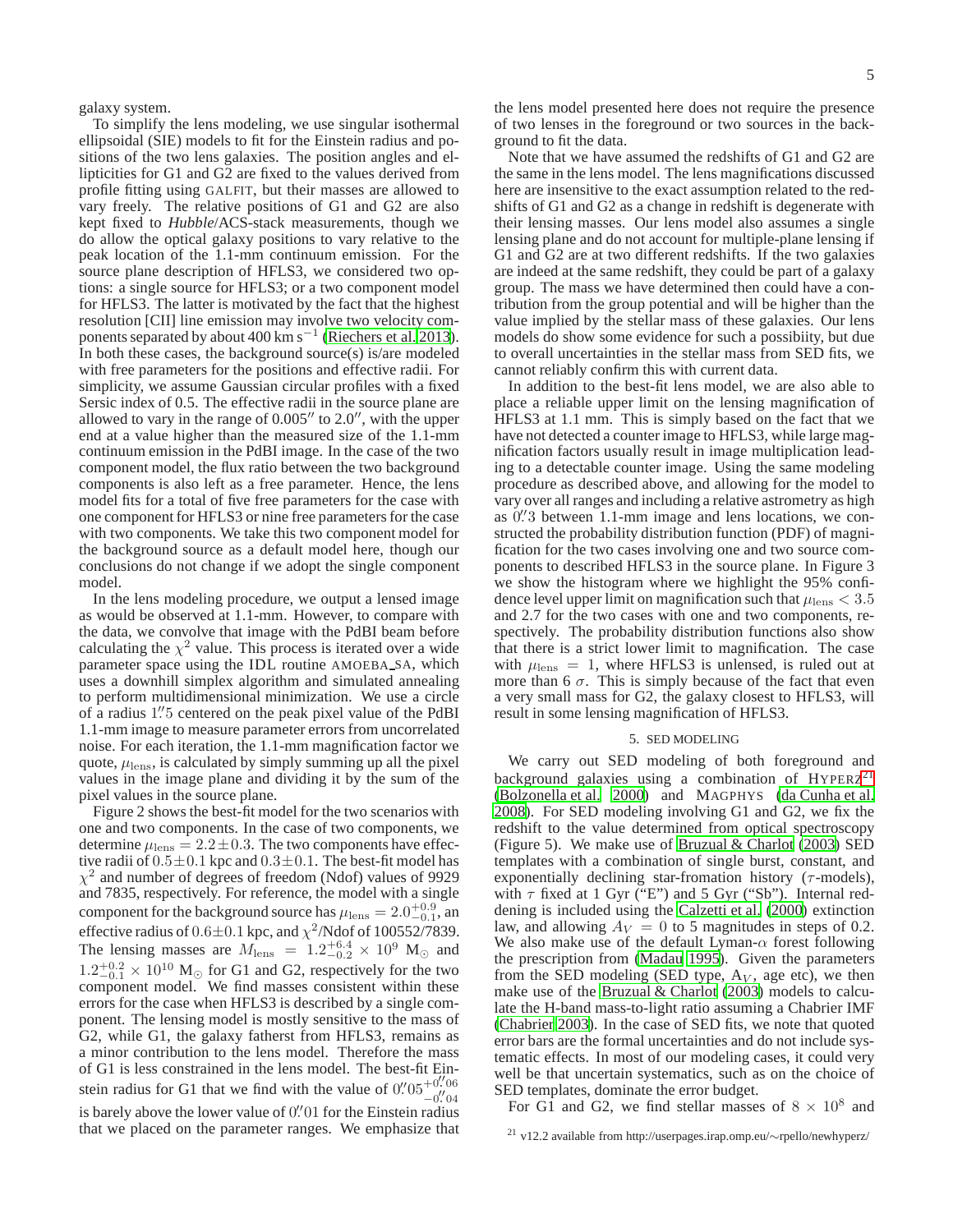

**Figure 5.** SEDs and best-fit HYPERZ models for optical to IR SEDs of G1 (top), G2 (middle), and R1 (bottom). For G1 and G2 we assume the optical redshift of 2.1, though we have yet to establish if the measured optical redshift applies to either G1 or G2, or both. For R1, we allow the redshift to vary as part of the SED models, and the probability distribution function for the photometric redshift is shown in the inset to the bottom right of the panel. We find two solutions with one at high redshift consistent with  $z \sim 6$  and a second, involving dusty galaxy templates, at  $z \sim 1.3 - 2.3$ . The  $\chi^2$  values for the best-fit SEDs are 12.8 and 12.2 for G1 with the number of degrees of freedom (Ndof) at 11. For R1, the two SEDs show have  $\chi^2$  values of 5.4  $(z \sim 6)$  and 6.1  $(z \sim 1.5)$  with Ndof of 9.

 $1 \times 10^{10}$  M<sub>⊙</sub>, respectively. The ratio of stellar-to-lensing mass for two lensing galaxies at  $z = 2.1$  ranges from 0.66 to 0.85. We find that significant dust attenuation is present in the northern galaxy G1, with  $A_V \sim 3.4$  mag. We do not find mm-wave emission from that galaxy in our deep 1.1 mm interferometric continuum emission data, ruling out a sub-mm bright dusty galaxy at this location. It could be that G1 is blended with another galaxy or that our assumption of 2.1 for the redshift is invalid. As our conclusions related to the physical properties of the two foreground galaxies depends on their redshifts, we caution that the properties of these galaxies not be overly-interpreted. Further deep imaging and spectroscopy should resolve some of the remaining puzzles in the data.

Given the nature and rarity of sources such as HFLS3 at  $z > 5$ , it is useful to address the extent to which the recent *Hubble*/ACS and WFC3 imaging changes the underlying properties of this dusty, starburst galaxy. In order to establish the rest-frame UV fluxes of HFLS3, we made use of the ACS-based models of the two foreground galaxies to search for excess emission in the longer wavelength data. Note that in ACS,  $z > 6$  emission should not appear, since as at those redshifts galaxies will be dropping out of the band due to the Lyman limit. Using the ACS models on WFC3 data, we found marginal evidence, at around  $3.5\sigma$ , for rest-frame UV emis-



**Figure 6.** MAGPHYS (da Cunha et al. 2008) best-fit SED model of HFLS3 from rest-UV to far-infrared over four decades in wavelength (with a reduced  $\chi^2$  value of 1.6). The blue line shows the unobscured template. For UV to sub-mm SED modeling, we make use of the far-IR/sub-mm data shown by solid symbols. Other measurements shown with open symbols involve nonstandard bands that are not part of the filter and bandpass table of MAGPHYS. They were obtained as part of continuum measurements during atomic and molecular line measurements of HFLS3 with ground-based interferometers.

sion at the PdBI 1.1-mm emission position in F125W (region marked as R2 in Figure 1 right panel). At the same location we also found 2.8 $\sigma$  residual emission in both the F160W and Keck/NIRC2 images. We consider these flux densities to be the rest-UV emission from HFLS3 itself.

Unfortunately due to blending in the  $\sim 2''$  PSF, we are not able to deconvolve the existing *Spitzer*/IRAC data to precisely determine the rest-frame optical flux densities of G1, G2 and HFLS3 separately (Figure 4). The IRAC flux densities for HFLS3 reported in [Riechers et al. \(2013](#page-8-1)) made use of a GALFIT model for G2 with Keck/NIRC2 image to deblend its contribution from the total. The residual flux densities are then those corresponding to G1 and HFLS3 in IRAC data and the total residual was assumed to be those of HFLS3, under the assumption that G1 is the near-IR counterpart of HFLS3. However, as discussed above, such an assumption no longer applies. Through the GALFIT model from *Hubble*/ACS data we are able to extract the total G1+G2 IRAC flux densities, but are not able to separate that total to each of the two galaxies. Thus in Figure 5 we show IRAC flux densities as upper limits for G1 and G2. We detect a residual after removing G1+G2 and in Figure 5 we assume that residual corresponds to R1. A fraction of that residual could also be from HFLS3 at the region marked as R2 in Figure 1 (right panel). We find that even such an upper limit is subject to assumptions related to GALFIT modeling in IRAC images, where multiple components exist within a single IRAC PSF. Thus, in Figure 6 we simply use the total flux density measured with IRAC as a conservative upper limit on the flux density of HFLS3 at 3.6 and 4.5  $\mu$ m.

With the rest-UV fluxes for HFLS3 determined with *Hubble*/WFC3 and Keck/NIRC2 data fluxes, we cover four orders of magnitude in wavelength from rest-frame UV to farinfrared (Fig. 4). This SED of HFLS3 is fitted using MAG-PHYS, where models are calibrated to reproduce ultravioletto-infrared SEDs of local, purely star-forming Ultra Luminous Infrared Galaxies (ULIRGS;  $10^{12} < L_{IR}/L_{\odot} < 10^{13}$ ). Such models, however, are based on the assumption that dust and stars are in a fully-mixed medium. Massive, dusty starbursts at  $z > 2$  may not follow such mixing with differential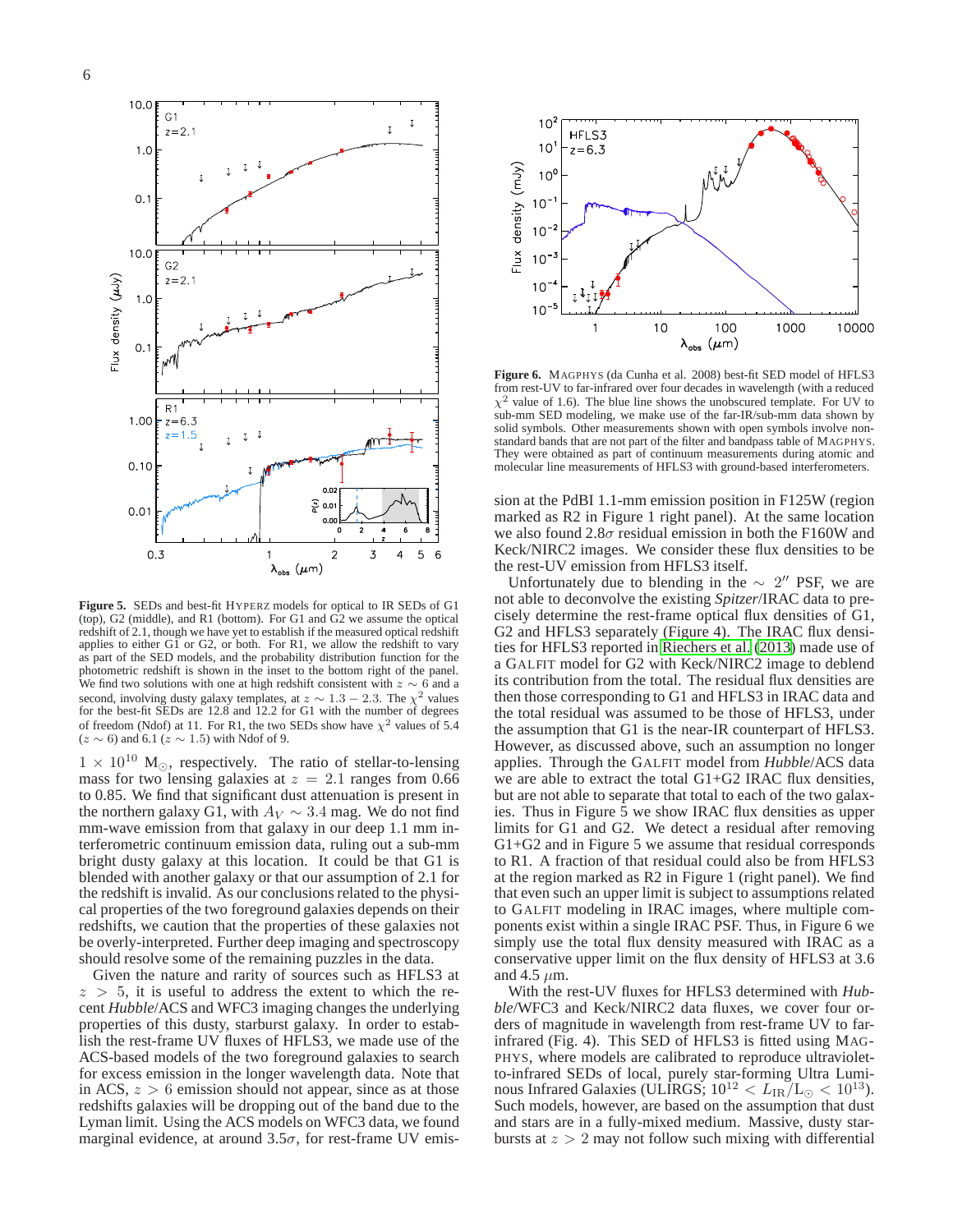obscuration causing biases in the combined UV to radio SED. For example, regions that are bright in the rest-frame optical may only be a small fraction of the regions that are bright in the far-infrared and sub-mm wavelengths. The use of MAG-PHYS to model such complex galaxies may result in biased estimates of the physical parameters, but in the absence of other methods to study the combined SED, we have decided to use MAGPHYS here with appropriate cautions.

The SED model assumes a [Chabrier \(2003](#page-8-5)) initial mass function (IMF) that has a cutoff below 0.1  $M_{\odot}$  and above 100  $M_{\odot}$ ; using a Salpeter IMF instead gives stellar masses that are a factor of  $\sim$  1.7 to 1.8 larger. With MAGPHYS-based SED models, we find that HFLS3, with rest-UV fluxes in the region marked as R2, shows significant dust attenuation with  $A_V \sim 3.6$  mag. Such attenuation is consistent with  $z \sim 2$  ULIRGs and SMGs (e.g., [Smail et al. 2004;](#page-8-34) [Chapman et al. 2005;](#page-8-35) [Geach et al. 2007;](#page-8-36) [Swinbank et al. 2010](#page-8-37); [Wardlow et al. 2011;](#page-8-38) [Hainline et al.](#page-8-39) [2011;](#page-8-39) [Lo Faro et al. 2013](#page-8-40)). The best-fit MAGPHYS SED model is shown in Figure 6. The fit is dominated by the far-IR/sub-mm data and the overall fit has a reduced  $\chi^2$  value of 1.6.

# 6. DISCUSSION

The MAGPHYS SED models of HFLS3 described above lead to SFR, dust mass, stellar mass among other properties. As outlined in [Riechers et al. \(2013\)](#page-8-1), instantaneous SFR, using the FIR luminosity and assuming a [Chabrier \(2003](#page-8-5)) IMF to scale the [Kennicutt](#page-8-4) [\(1998\)](#page-8-4) relation, is  $\sim$  2900 M<sub>☉</sub> yr<sup>-1</sup>. Using the MAGPHYS SED model, we find that the apparent SFR, averaged over the last 100 Myr, to be  $1450 \pm 100$  $M_{\odot}$  yr<sup>-1</sup>. Note that these SFRs must be corrected down by the factor  $\mu_{\rm lens}$  to account for lensing magnification. With our preferred best-fit correction factor of  $2.2 \pm 0.3$  for the model involving two components to describe 1.1-mm emission from HFLS3, the instantaneous and 100-Myr averaged SFRs are  $\sim 1300 \text{ M}_{\odot} \text{ yr}^{-1}$  and  $\sim 660 \text{ M}_{\odot} \text{ yr}^{-1}$ , respectively. The two are different as the [Kennicutt](#page-8-4) [\(1998\)](#page-8-4) relation assumes a bolometric luminosity of a constant star-formation lasting over 100 Myr emitted in the infrared [\(Kennicutt 1998;](#page-8-4) [Leitherer & Heckman 1995\)](#page-8-41). For a constant star-formation, bolometric luminosity after the first 10 Myr evolves relatively slowly as the rate of birth and death of massive stars that dominate the bolometric luminosity reach a steady state. For starbursting galaxies, however, the SFR is likely changing rapidly over the 100 Myr time interval and we may be observing the galaxy at the peak of the SFR. Such a possibility then naturally explains why the instantaneous SFR is a factor of two higher than the SFR averaged over the last 100 Myr.

We can also place a strict lower limit on the SFRs using the 95% confidence level upper limit on lensing magnification. This leads to values of > 780 M<sub>☉</sub> yr<sup>-1</sup> and 390 M<sub>☉</sub> yr<sup>−</sup><sup>1</sup> for instantaneous and 100-Myr averaged SFRs, respectively. This revision of the SFR to a lower value is consistent with a similar revision to the SFR of  $z = 5.3$  SMG AzTEC-3 [\(Capak et al. 2011\)](#page-8-18). While the total IR luminosity implies a SFR of 1800  $M_{\odot}$  yr<sup>-1</sup> [\(Capak et al. 2011;](#page-8-18) [Riechers et al.](#page-8-42) [2010\)](#page-8-42), SED modeling of the fluxes with population synthesis models have shown the SFR, averged over the last 100 Myr, to be as low as 500  $M_{\odot}$  yr<sup>-1</sup> [\(Dwek et al. 2011\)](#page-8-43). Our SED models also show that the age of the oldest stars in HFLS3 is around 200 Myr, suggesting that HFLS3 started assembling its stars at a redshift of ∼ 8, during the epoch of reionization.

Using the far-IR/sub-mm SED and the standard assump-

tions used in MAGPHYS, and correcting for magnification, the dust mass of HFLS3 is  $\sim 3 \times 10^8$  M<sub>☉</sub>, with a lower limit at  $2 \times 10^8$  M<sub>☉</sub>. The ISM includes two components with dust temperatures of 24  $\pm$ 2 and 50  $\pm$  2 K. The best-fit SED model is such that  $> 90\%$  of the dust mass is in the warm phase, contrary to low-redshift star-forming galaxies that have a lower ratio. Such a high ratio for HFLS3 establishes that most of the dust is associated with star-bursting clumps and not the diffuse cirrus. The implied dust temperature of the cold phase component is comparable to the CMB temperature at  $z = 6.3$ , suggesting that the extended cirrus of this galaxy may be in radiative equillibrium with the CMB. Using the [Chabrier](#page-8-5) [\(2003\)](#page-8-5) IMF, with parameters derived again from the SED fits using MAGPHYS, and with lensing magnification included, we find that HFLS3 has a stellar mass of about  $5 \times 10^{10}$  M<sub>☉</sub>. This stellar mass, however, is highly uncertain as it is based on just three detections at the rest-frame UV wavelengths. And in all of these cases, the detections are at the level of  $3\sigma$ . Furthermore, we have assumed that the magnification factor derived with 1.1-mm continuum map also applies for the rest-frame UV emission form which the stellar mass is derived. Regardless of these uncertainities, we find that HFLS3 has formed a substantial amount of stellar mass already. Such a high stellar mass is already at the limits allowed by the dynamical mass of HFLS3 reported in [Riechers et al.](#page-8-1) [\(2013\)](#page-8-1).

While the SED-based stellar mass is uncertain by an order of magnitude once all modeling errors are accounted for, the dust mass of HFLS3 with a value  $\sim 3 \times 10^8$  M<sub>☉</sub> provides an additional constraint on the stellar mass of HFLS3. This comes from models related to the dust formation mechanisms in massive starbursts where core collapse supernovae (CC-SNe) are expected to be the origin of the bulk of the elements that formed the dust. The contribution of low mass stars to the refractory elements is negligible in a young galaxy such as HFLS3. Thus, the total number of CCSNe that exploded in the galaxy dictates the maximum dust mass. Following the arguments in Watson et al. (2014, in preparation), from an observed dust mass, we can infer the minimum number of supernovae that occurred and for a particular initial mass function, the resulting lower bound on the stellar mass. The simplest and most robust way to make such an estimate on the stellar mass is to work from observations. SN 1987A is close to the mass-integrated mean CCSN mass for most IMFs and is the best-observed CCSN remnant known. Assuming SN 1987A as a good mass-weighted mean for the dust production, and using the preferred value of a carbonaceous and silicate grain mix of  $0.6$  to  $0.7\,\rm M_\odot$  [\(Matsuura et al. 2011](#page-8-44); [Indebetouw et al.](#page-8-45) [2014\)](#page-8-45), we can infer that at least  $2 \times 10^8$  M<sub>☉</sub> CCSNe exploded in HFLS3 to account for the dust mass of  $3 \times 10^8$  M<sub>o</sub>.

The stellar-to-dust mass ratio should be around 100 for a Chabrier IMF, and a factor of two larger than this for a Salpeter IMF. The precise value of this ratio depends on how CCSNe produce refractory metals as a function of mass. When considering model uncertainties, the stellar-todust mass ratio is within 20% of the value quoted above, where the dust masses are tied through the observational pivot point provided by the dust mass observed in SN 1987A. Note that this argument is currently based on the dust mass observed in SN 1987A as an indication of the refractory element production, rather than claiming that CCSNe necessarily produce all the dust directly. But since the dust mass observed is believed to be close to the maximal dust production for this SN [\(Indebetouw et al. 2014](#page-8-45)), it is therefore a reasonable reflection of the most dust we could ultimately expect to be pro-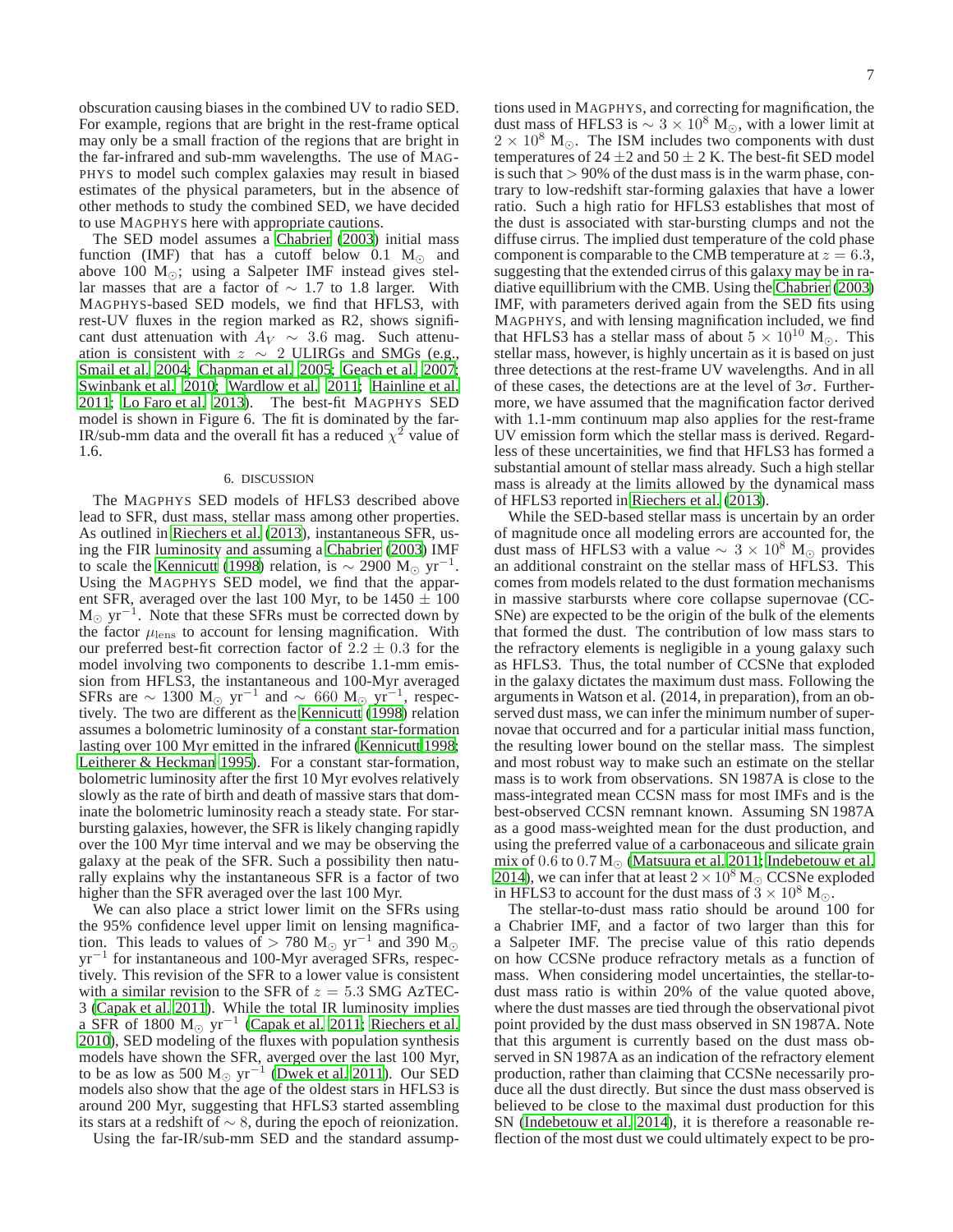duced by the elements synthesised by SN 1987A. Thus, for  $3 \times 10^8$  M<sub>o</sub> mass of dust in the galaxy, we expect a minimum of  $\sim$  2 × 10<sup>10</sup> M<sub>☉</sub> mass of stars for a Chabrier IMF, and twice this for a Salpeter IMF. This is comparable to the lensing magnification-corrected stellar mass inferred from MAG-PHYS at  $5 \times 10^{10}$  M<sub>☉</sub>, though we note once again that this value has a large uncertainty due to various assumptions and low signal-to-noise ratio of the rest-frame UV measurements. For a SFR averaged over 100 Myr of about 660 M $_{\odot}\rm\,yr^{-1}$ , the above arguments imply a characteristic dust production time of at least 40 Myr, assuming a negligible dust destruction during the same period. This is lower than the suggested lifetime for dust mass assembly in AzTEC-3 of about 200 Myr [\(Dwek et al. 2011\)](#page-8-43). While our current estimates are uncertain, the above argument, however, can be strengthened in the future with more precise measurements of dust and stellar masses to constrain dust production mechanisms at  $z \sim 6$ .

We also attempted a SED model with far-IR/sub-mm data points combined with rest-UV fluxes from R1, with peak emission  $0.5''$  to the South-West of HFLS3 (Figure 1). This emission is detected in all three WFC3 bands at significances greater tha 6  $\sigma$  in each, although the emission remains undetected in ACS. The emission, however, is blended in IRAC data with the near-IR emission from the two galaxies (Figure 4). The MAGPHYS fit was considerably poor as there was no consistent SED that can fit the four orders of magnitude in wavelength from UV to sub-mm in that case with the best-fit case having a reduced  $\chi^2$  of greater than 5. This ruled out a scenario in which HFLS3 sub-mm emission is associated with R1. It also rules out an extreme scenario in which our relative astrometry between IRAM/PdBI and *Hubble* images are wrong such that the near-IR counterpart to HFLS3 is R1. We find that R1 must be a separate source. The HYPERZ SED model shown in Figure 5 leads to a photometric redshift for this emission is consistent with a source at  $z \sim 6.3$  (Figure 2 bottom panel), though a dusty galaxy SED at  $z \sim 2$  is also consistent with this emission. The HYPERZ fit to the data leads to a stellar mass of  $\sim 1.2 \times 10^{10}$  M<sub>☉</sub> for R1 if we assume the redshift is  $z = 6.3$ , following the  $z \sim 6$  photo-z solution.

We have two possibilities for this new source. It could be part of the emission associated with a complex galaxy merger system involving HFLS3, especially if HFLS3 starburst is triggered by a merger as is the case for most  $z \sim 2$  bright SMGs. Alternatively, it could be part of the  $z \sim 2.1$  foreground structure that is responsible for lensing of HFLS3. If the latter is indeed the case, the region in the foreground of HFLS3 involves a massive galaxy group, but the magnification upper limit of 3.7 we have derived here is unlikely to be revised higher as it accounts for a wide variation of model parameters, including to the total lens mass in the foreground. It is far more likely that R1 is part of the complex merger system associated with HFLS3.

## 7. SUMMARY

Here, we have discussed the rest-frame ultraviolet emission from the starbursting galaxy HFLS3 at a redshift of 6.34. The recently acquired *Hubble*/WFC3 and ACS imaging data show conclusively that the previously identified rest-frame optical counterpart of HFLS3 is at  $z < 6$ . We find two galaxies in the foreground leading, to a clear possibility for lensing magnification, though at a level below that needed to form multiple images. A lensing model based on the *Hubble* imaging data then leads to a magnification factor for the mm-wave contin-

uum emission of  $2.2 \pm 0.3$ , with a strict upper limit of 3.7 at the 95% confidence level. The scenario involving no lensing is ruled out at more than 6  $\sigma$  confidence level. Using models for the rest-frame UV to far-IR spectral energy distribution we determine the instantaneous SFR, 100 Myr-averaged SFR, dust, and stellar masses of HFLS3 to be 1320 M<sub>☉</sub> yr<sup>-1</sup>, 660 M<sub>☉</sub>  $yr^{-1}$ ,  $3 \times 10^8$  M<sub>☉</sub>, and  $5 \times 10^{10}$  M<sub>☉</sub>, respectively, with large uncertainties especially on the stellar mass of HFLS3. The properties of HFLS3 suggest a galaxy that has intrinsic properties that are roughly consistent with  $z = 5.3$  SMG AzTEC-3, but there are also differences resulting from the higher dust and stellar mass of HFLS3.

Galaxies with sub-mm colors similar to HFLS3 have been now identified in SPIRE data, leading to the possibility that detailed statistical studies on massive, dusty, star-bursts during reionization will become feasible with future facilities [\(Dowell et al. 2014\)](#page-8-46). While statistical studies will be necessary to address fundamental questions regarding how such massive, metal-rich, starbursting galaxies could form 800 Myr after the Big Bang, detailed studies of individual galaxies are also useful to address whether the astrophysics that govern massive starbursts during reionization are similar to those in  $z \sim 2$  sub-millimeter galaxies.

Financial support for this work was provided by NASA through grant HST-GO-13045 from the Space Telescope Science Institute, which is operated by Associated Universities for Research in Astronomy, Inc., under NASA contract NAS 5-26555. Additional support for AC, WO, JC, JLW, and CMC was from NSF with AST-1313319. We thank E. da Cunha for help with MAGPHYS. Dark Cosmology Centre is funded by the Danish National Research Foundation (JLW and DW). SO acknowledges support from the Science and Technology Facilities Council [grant number ST/I000976/1]. SPIRE has been developed by a consortium of institutes led by Cardiff Univ. (UK) and including: Univ. Lethbridge (Canada); NAOC (China); CEA, LAM (France); IFSI, Univ. Padua (Italy); IAC (Spain); Stockholm Observatory (Sweden); Imperial College London, RAL, UCL-MSSL, UKATC, Univ. Sussex (UK); and Caltech, JPL, NHSC, Univ. Colorado (USA). This development has been supported by national funding agencies: CSA (Canada); NAOC (China); CEA, CNES, CNRS (France); ASI (Italy); MCINN (Spain); SNSB (Sweden); STFC, UKSA (UK); and NASA (USA). The data presented in this paper will be released through the *Herschel* Database in Marseille HeDaM (hedam.oamp.fr/HerMES)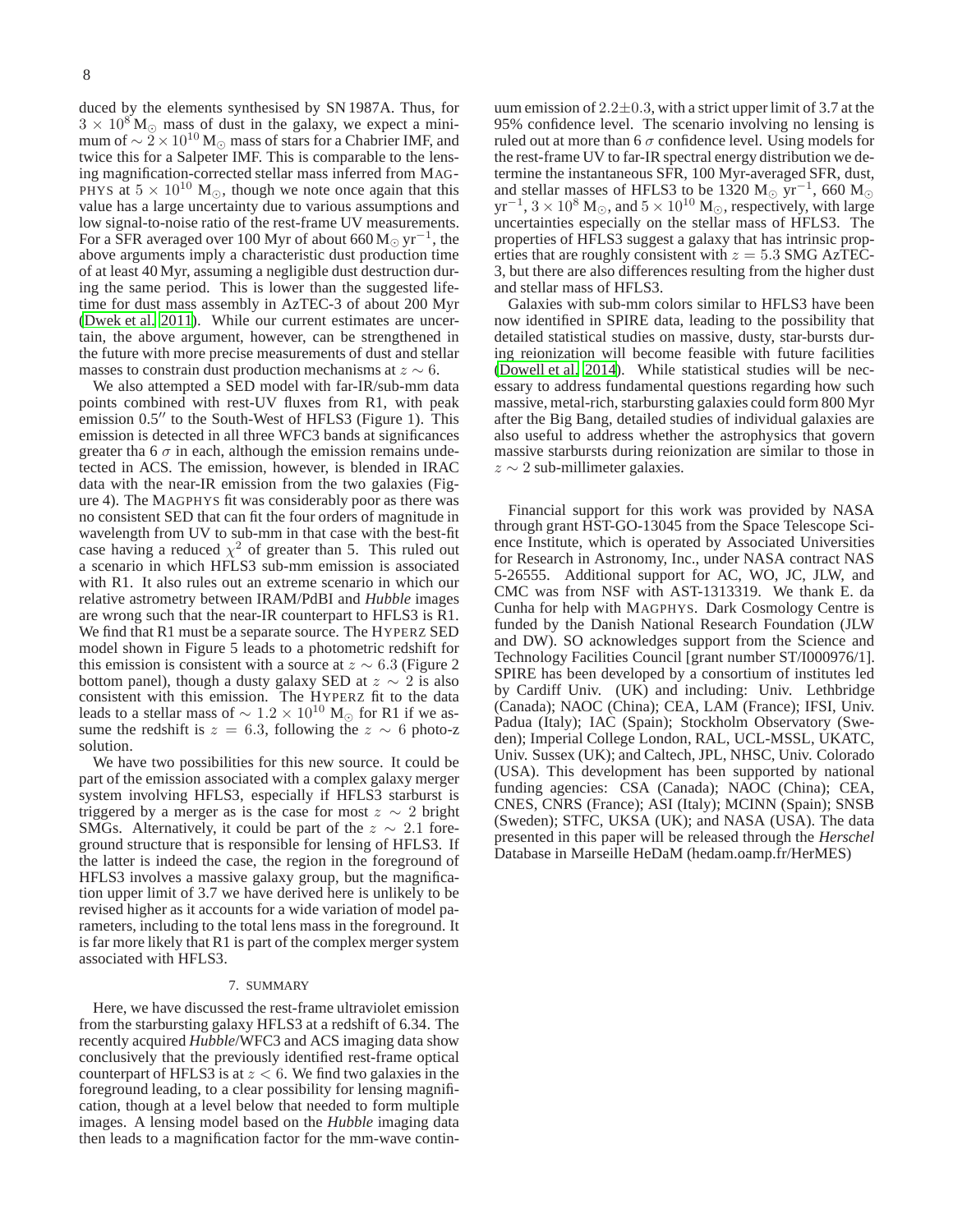#### **REFERENCES**

- <span id="page-8-7"></span>Blain, A. W. 1996, MNRAS, 283, 1340
- <span id="page-8-30"></span>Bolzonella, M., Miralles, J.-M., & Pelló, R. 2000, A&A, 363, 476
- <span id="page-8-31"></span>Bruzual, G., & Charlot, S. 2003, MNRAS, 344, 1000
- <span id="page-8-32"></span>Calzetti, D., Armus, L., Bohlin, R. C., Kinney, A. L., Koornneef, J., & Storchi-Bergmann, T. 2000, ApJ, 533, 682
- <span id="page-8-18"></span>Capak, P. L., et al. 2011, Nature, 470, 233
- <span id="page-8-6"></span>Casey, C. M., Narayanan, D., & Cooray, A. 2014, ArXiv e-prints
- <span id="page-8-5"></span>Chabrier, G. 2003, ApJ, 586, L133
- <span id="page-8-35"></span>Chapman, S. C., Blain, A. W., Smail, I., & Ivison, R. J. 2005, ApJ, 622, 772
- <span id="page-8-20"></span>Combes, F., et al. 2012, A&A, 538, L4
- <span id="page-8-17"></span>Coppin, K. E. K., et al. 2010, MNRAS, 407, L103
- <span id="page-8-26"></span>da Cunha, E., Charlot, S., & Elbaz, D. 2008, MNRAS, 388, 1595
- <span id="page-8-16"></span>Daddi, E., et al. 2009, ApJ, 694, 1517
- <span id="page-8-46"></span>Dowell, C. D., et al. 2014, ApJ, 780, 75
- <span id="page-8-43"></span>Dwek, E., et al. 2011, ApJ, 738, 36
- <span id="page-8-24"></span>Fruchter, A. S., & et al. 2010, in 2010 Space Telescope Science Institute Calibration Workshop, p. 382-387, 382–387
- <span id="page-8-36"></span>Geach, J. E., Smail, I., Chapman, S. C., Alexander, D. M., Blain, A. W., Stott, J. P., & Ivison, R. J. 2007, ApJ, 655, L9
- <span id="page-8-3"></span>Griffin, M. J., et al. 2010, A&A, 518, L3
- <span id="page-8-39"></span>Hainline, L. J., Blain, A. W., Smail, I., Alexander, D. M., Armus, L., Chapman, S. C., & Ivison, R. J. 2011, ApJ, 740, 96
- <span id="page-8-29"></span>Hezaveh, Y. D., Marrone, D. P., & Holder, G. P. 2012, ApJ, 761, 20
- <span id="page-8-21"></span>Hinshaw, G., et al. 2013, ApJS, 208, 19
- <span id="page-8-45"></span>Indebetouw, R., et al. 2014, ApJ, 782, L2
- <span id="page-8-27"></span>Keeton, C. R. 2001, ArXiv Astrophysics e-prints
- <span id="page-8-4"></span>Kennicutt, Jr., R. C. 1998, ApJ, 498, 541
- <span id="page-8-41"></span>Leitherer, C., & Heckman, T. M. 1995, ApJS, 96, 9
- <span id="page-8-40"></span>Lo Faro, B., et al. 2013, ApJ, 762, 108
- <span id="page-8-33"></span>Madau, P. 1995, ApJ, 441, 18
- <span id="page-8-44"></span>Matsuura, M., et al. 2011, Science, 333, 1258
- <span id="page-8-11"></span>Negrello, M., et al. 2010, Science, 330, 800
- <span id="page-8-9"></span>Negrello, M., Perrotta, F., González-Nuevo, J., Silva, L., de Zotti, G.,
- Granato, G. L., Baccigalupi, C., & Danese, L. 2007, MNRAS, 377, 1557 Oliver, S. J., et al. 2012, MNRAS, 424, 1614
- <span id="page-8-10"></span><span id="page-8-2"></span>Paciga, G., Scott, D., & Chapin, E. L. 2009, MNRAS, 395, 1153
- <span id="page-8-25"></span>Peng, C. Y., Ho, L. C., Impey, C. D., & Rix, H.-W. 2002, AJ, 124, 266
- <span id="page-8-8"></span>Perrotta, F., Baccigalupi, C., Bartelmann, M., De Zotti, G., & Granato, G. L. 2002, MNRAS, 329, 445
- <span id="page-8-0"></span>Pilbratt, G. L., et al. 2010, A&A, 518, L1
- <span id="page-8-22"></span>Planck Collaboration, et al. 2013, ArXiv e-prints
- <span id="page-8-1"></span>Riechers, D. A., et al. 2013, Nature, 496, 329
- <span id="page-8-42"></span>—. 2010, ApJ, 720, L131
- <span id="page-8-23"></span>Robson, E. I., et al. 2014, ArXiv e-prints
- Serjeant, S. 2012, MNRAS, 424, 2429
- <span id="page-8-34"></span><span id="page-8-28"></span>Smail, I., Chapman, S. C., Blain, A. W., & Ivison, R. J. 2004, ApJ, 616, 71
- <span id="page-8-37"></span>Swinbank, A. M., et al. 2010, MNRAS, 405, 234
- <span id="page-8-13"></span>Vieira, J. D., et al. 2013, Nature, 495, 344
- <span id="page-8-19"></span>Walter, F., et al. 2012, Nature, 486, 233
- <span id="page-8-12"></span>Wardlow, J. L., et al. 2013, ApJ, 762, 59
- <span id="page-8-38"></span>2011, MNRAS, 415, 1479
- <span id="page-8-14"></span>Weiß, A., De Breuck, C., Vieira, J. D., Marrone, D. P., Hezaveh, Y. D., Chapman, S. C., & SPT-SMG Team. 2013, in Astronomical Society of the Pacific Conference Series, Vol. 476, Astronomical Society of the Pacific Conference Series, ed. R. Kawabe, N. Kuno, & S. Yamamoto, 33
- <span id="page-8-15"></span>Wyithe, J. S. B., Yan, H., Windhorst, R. A., & Mao, S. 2011, Nature, 469, 181